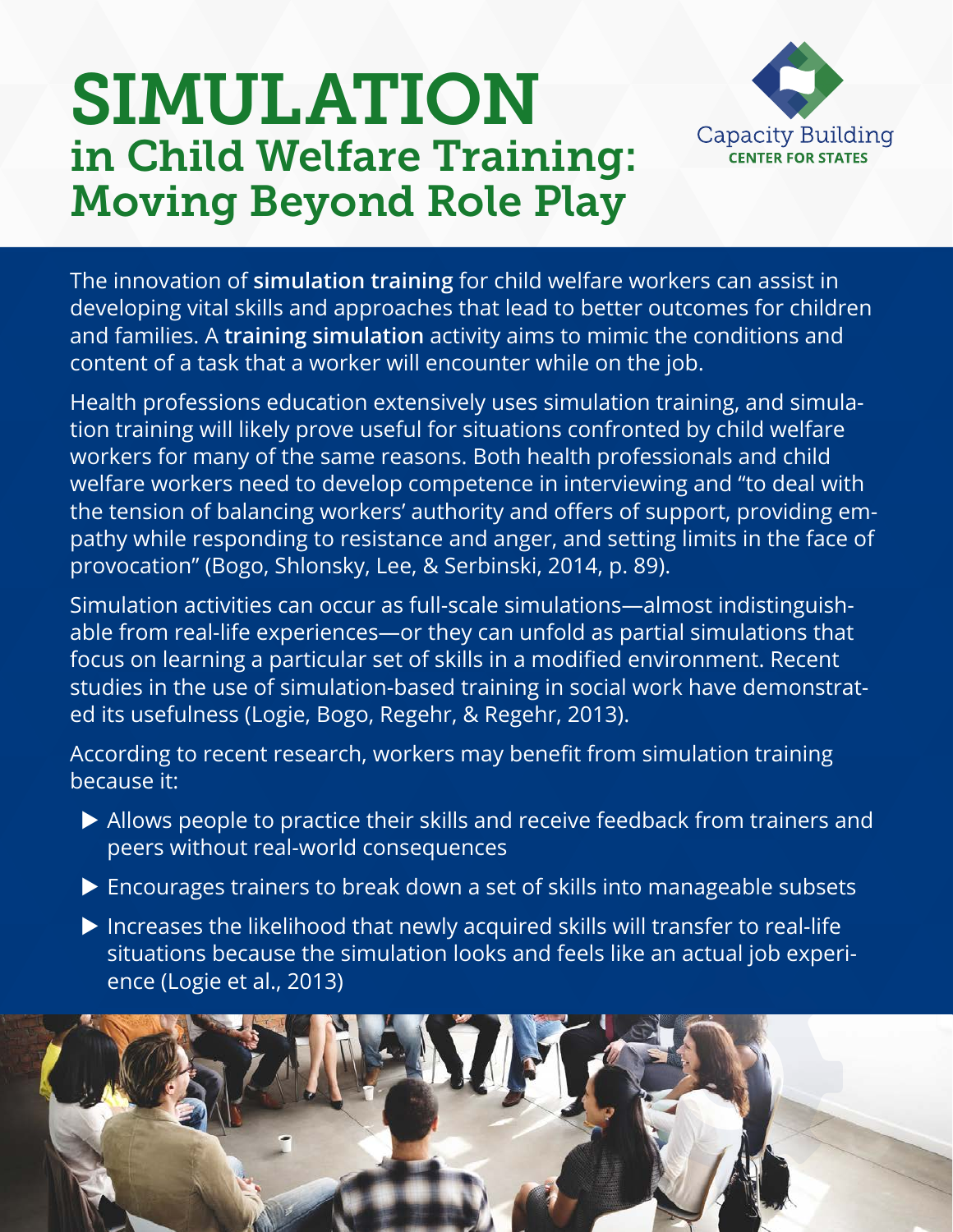# Simulation Training Program Costs and Benefits

Training the child welfare workforce involves developing participant knowledge, skills, values, and attitudes. Simulation training works best for skill development, as participants have the opportunity to practice skills in the training environment. Thinking about a training's core objectives helps to identify where best to use simulations. The table below outlines some of the costs and benefits of using simulation training to train child welfare workers.

| <b>Costs</b>                                                                                                  | <b>Benefits</b>                                                                                                                                         |
|---------------------------------------------------------------------------------------------------------------|---------------------------------------------------------------------------------------------------------------------------------------------------------|
| The expense of creating the training environment can<br>be considerable.                                      | Simulation training allows the participant to practice<br>skills in a realistic environment.                                                            |
| A well-executed training simulation takes a substantial<br>amount of training time.                           | Simulations increase the chance that the skills learned<br>can transfer to the actual job setting because simula-<br>tions approximate real situations. |
| Simulations work best when actors play the role of<br>"clients," which may necessitate an additional expense. | Simulations give supervisors, trainers, and others a<br>chance to evaluate the training participant's perfor-<br>mance.                                 |

# Trainer Considerations

Trainers must prepare to facilitate a simulation, as it differs from other types of child welfare worker training. They must have the ability to demonstrate the skills being taught and provide feedback to participants to help develop their competence.

Trainers also should have a contingency plan for dealing with a situation that heads down an unsuccessful path, including the opportunity to pause and coach through the simulation for better outcomes. When designing the training environment, organizers should think carefully about training objectives, as well as budgetary and space constraints.

# Organizer Considerations

Simulation training organizers need to ask themselves (and, perhaps, others) a series of questions to determine the type of simulation and training environment they need to achieve their goals. These may include:

- $\blacktriangleright$  How versatile does the space need to be? For example, will participants simulate a meeting in a living room one day and conduct a mock court hearing the next day?
- How will participants receive feedback? Will someone record the simulation activity? Will observers attend the simulation? Will observers look through a window or stay in the room?
- ▶ What are the learning objectives? Clearly defined learning objectives serve as the key to a successful learning experience and often influence the choice of training environment.
- $\blacktriangleright$  Will participants need to be able to identify physical hazards in the environment?
- $\triangleright$  Will participants need to practice addressing environmental issues, such as a television that is too loud to talk over, people coming in and out of the room, or other environmental hazards?
- $\blacktriangleright$  Will participants be expected to interview individuals or families?
- $\blacktriangleright$  Will participants be expected to conduct team meetings?
- $\triangleright$  Will participants be expected to demonstrate one or two skills or a suite of skills?

# Training Simulation Components

#### **Learning Objectives**

Clear learning objectives help the trainer and participants understand the expectations and increase the likelihood of success. They also will give participants a clear understanding of the simulation itself, for example, whether the simulation will include a demonstration of individual skills or ask the participants to synthesize a variety of skills.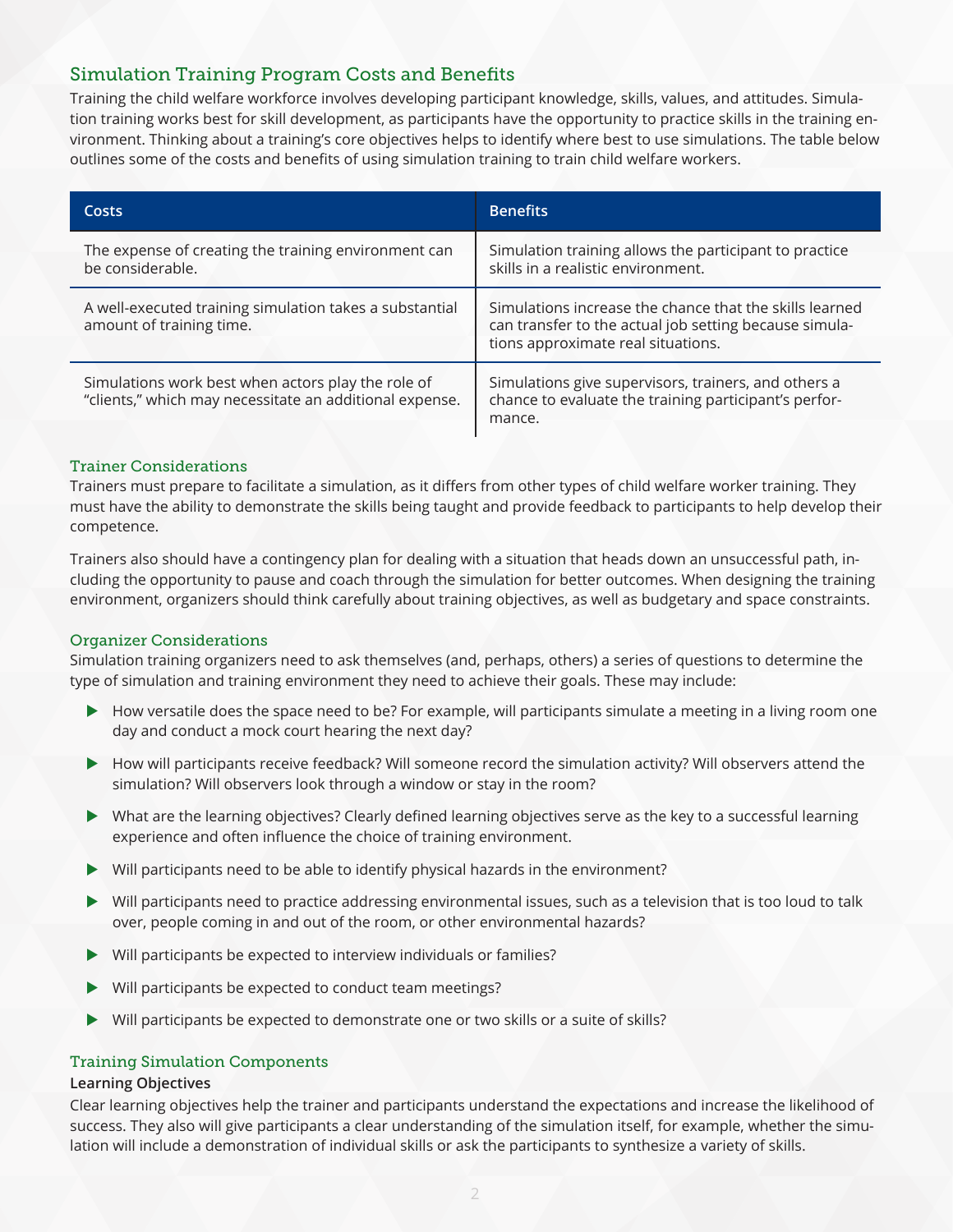### **Scenario/Environment**

Curriculum writers should write to common field experiences and move on to more complex experiences. Writers should use learning objectives to guide scenario development.

- **EXECUTE:** Scenarios should start with clients who are easier to engage and move on to clients who exhibit more complex challenges, such as anger or resistance.
- $\triangleright$  Scenarios should focus on the activity of the learner and the decisions the learner will make throughout the activity.

#### **Participant and Actor Preparation**

Organizers of the simulation training should clearly state the simulation's purpose and objectives so participants can effectively prepare. Organizers should give participants at least as much time to prepare for the simulation activity as the length of the activity itself.

- **Trainers should demonstrate the skills participants will need, including giving and receiving feedback, to reduce** participant anxiety.
- u Simulation actors who will portray the "clients" should receive clear directions regarding simulation objectives.
- Training staff should clarify how much character flexibility and creativity are allowed. Simulations work best if actors have authority to take the simulation to its natural conclusions based on interviewer questions and responses.
- Actors should receive training to give feedback to participants on the skills that participants demonstrated during the simulation rather than on the outcome of the case scenario.

#### **During the Simulation**

Training staff should provide clear instructions to participants regarding the length of the simulation activity, simulation goals, and observer roles. Organizers should set simulation parameters in the preparation phase.

- If the goal is training to skill development, encourage participants to stop when they feel stuck and ask for assistance. This leads to enhanced skill development and a more comprehensive understanding of the simulation event.
- $\blacktriangleright$  If the goal is evaluation, clarify that participants must finish the simulation before receiving feedback.

# **Debriefing**

Training staff should encourage participants to reflect on the activity and identify their strengths as well as areas for growth. Observers of the activity (if any) also should provide feedback to participants. This process will allow all of the trainees to practice giving and receiving feedback and begins to teach the practice of peer-to-peer support and coaching.

- $\triangleright$  The debriefing should include concrete feedback to participants on what they did well, as well as areas for future growth and learning.
- **Dependical on Separat Should tailor feedback to the specific learning objectives described to the participants at the begin**ning of the process.